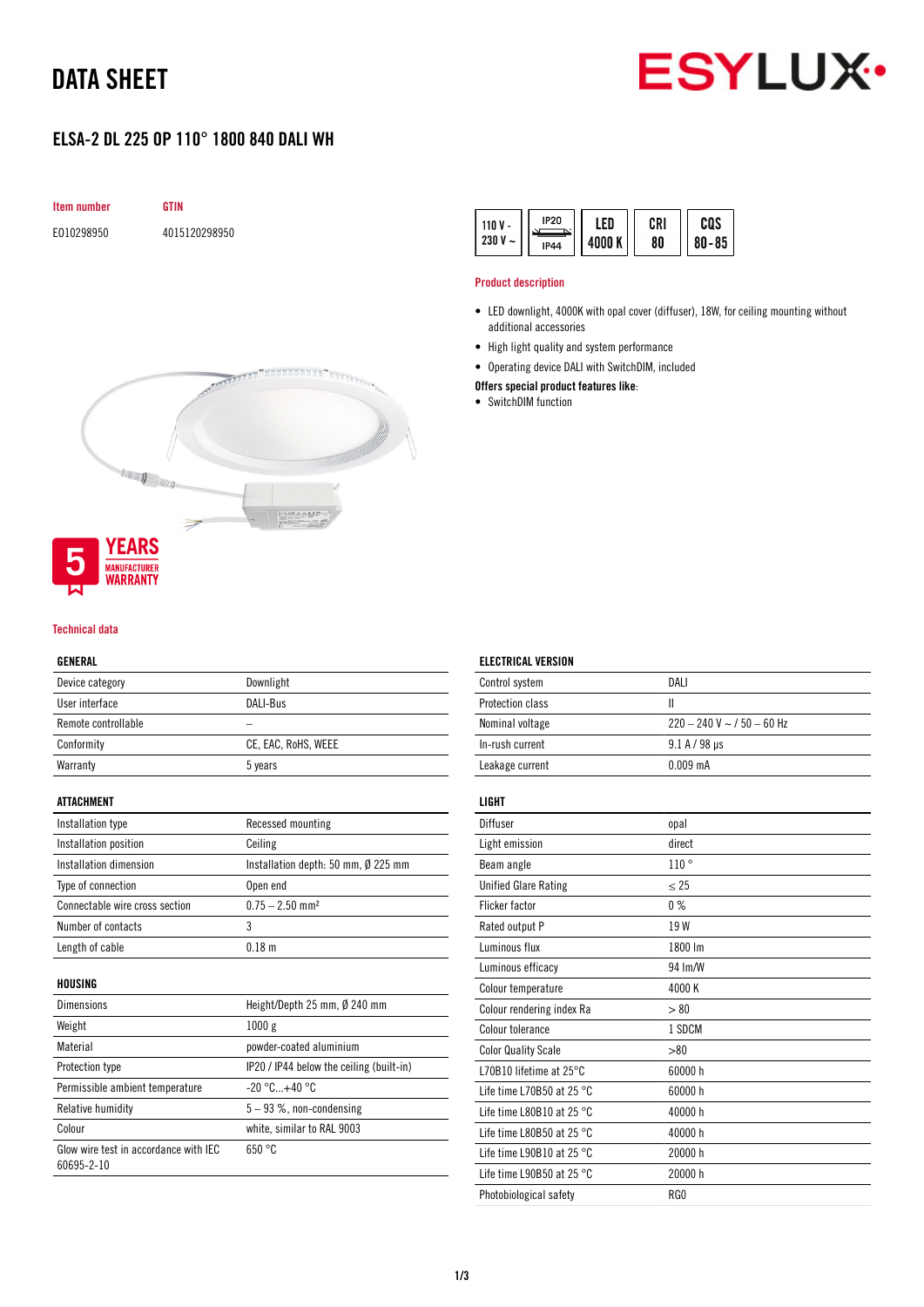# DATA SHEET



## ELSA-2 DL 225 OP 110° 1800 840 DALI WH

| Item number<br><b>GTIN</b>      |               |                                                           |               |
|---------------------------------|---------------|-----------------------------------------------------------|---------------|
| E010298950                      | 4015120298950 |                                                           |               |
| Accessories                     |               |                                                           |               |
| <b>Product designation</b>      | Item number   | <b>Product description</b>                                | GTIN          |
| Adapter                         |               |                                                           |               |
| ELSA-2 RING 225                 | E010300264    | Adapter ring 225-265 mm for ELSA-2 series                 | 4015120300264 |
| <b>Electrical accessories</b>   |               |                                                           |               |
| JUNCTION BOX 5-POLE BK          | E010430947    | Universal junction box, black, 5-pin, 2.5 mm <sup>2</sup> | 4015120430947 |
| <b>Mounting</b>                 |               |                                                           |               |
| ELSA-2 MOUNTING FRAME 225 SM WH | E010300899    | Ceiling installation frame for ELSA-2 225 series          | 4015120300899 |

## **Dimension drawing Community Community Community Community Community Community Community Community Community Community**







### Circuit diagram



*Standard operation.*

### Detailed product description

- LED downlight, 18 W for ceiling mounting
- Recessed luminaire with opal cover (diffuser)
- High-quality housing, aluminium lamp body, white powder-coated (RAL 9003)
- Can be used for ceiling mounting without additional accessories
- Colour temperature: 4000 K with the lowest colour tolerances
- Luminous flux: 1750 lm